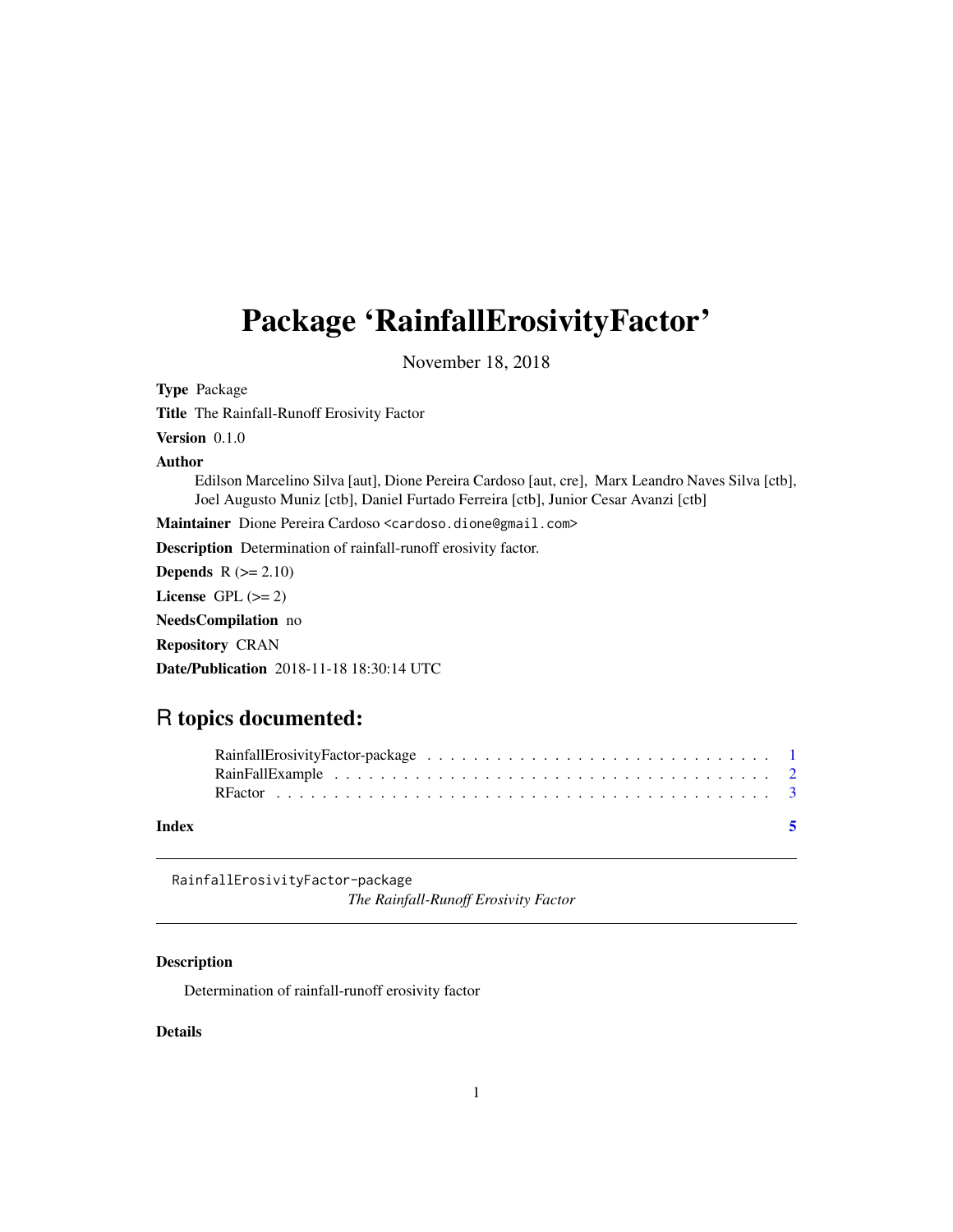<span id="page-1-0"></span>

| Package: | RainfallErosivityFactor |
|----------|-------------------------|
| Type:    | Package                 |
| Version: | 0.1.0                   |
| Date:    | 2018-11-08              |
| License: | $GPL (=2)$              |

#### Author(s)

Edilson Marcelino Silva <edilsonmg3@hotmail.com> Dione Pereira Cardoso <cardoso.dione@gmail.com> Marx Leandro Naves Silva <marx@dcs.ufla.br> Joel Augusto Muniz <joamuniz@des.ufla.br> Daniel Furtado Ferreira <danielff@des.ufla.br> Junior Cesar Avanzi <junior.avanzi@dcs.ufla.br>

#### References

Wischmeier, W. & Smith, D. (1978). Predicting rainfall erosion losses: a guide to conservation planning. Agricultural Handbook No. 537. U.S. Department of Agriculture,Washington DC, USA.

#### Examples

```
# Example
library(RainfallErosivityFactor)
data(RainFallExample, package="RainfallErosivityFactor")
RFactor(RainFallExample,1,24,10,2)
```
RainFallExample *The Rainfall Example Data Set-Runoff Erosivity Factor*

#### **Description**

Data set for determination of rainfall runoff erosivity factor

#### Details

Data should be organized into notebooks or spreadsheets, where the first column being the date (dd/mm/yyyy), the second one, the hour column (hh:mm) and the third column the precipitation in mm. The dot (.) must be used as decimal separator.

The results of package is: Monthy value (Final rainfall sum, Total erosivity [EI30], Number erosive, Number non erosive, Total erosive sum, Total non erosive sum).Annual value (Final rainfall sum, Total erosivity [EI30], Number erosive, Number non erosive, Total erosive sum, Total non erosive sum). R factor (average total erosivity)

#### References

Wischmeier, W. & Smith, D. (1978). Predicting rainfall erosion losses: a guide to conservation planning. Agricultural Handbook No. 537. U.S. Department of Agriculture,Washington DC, USA.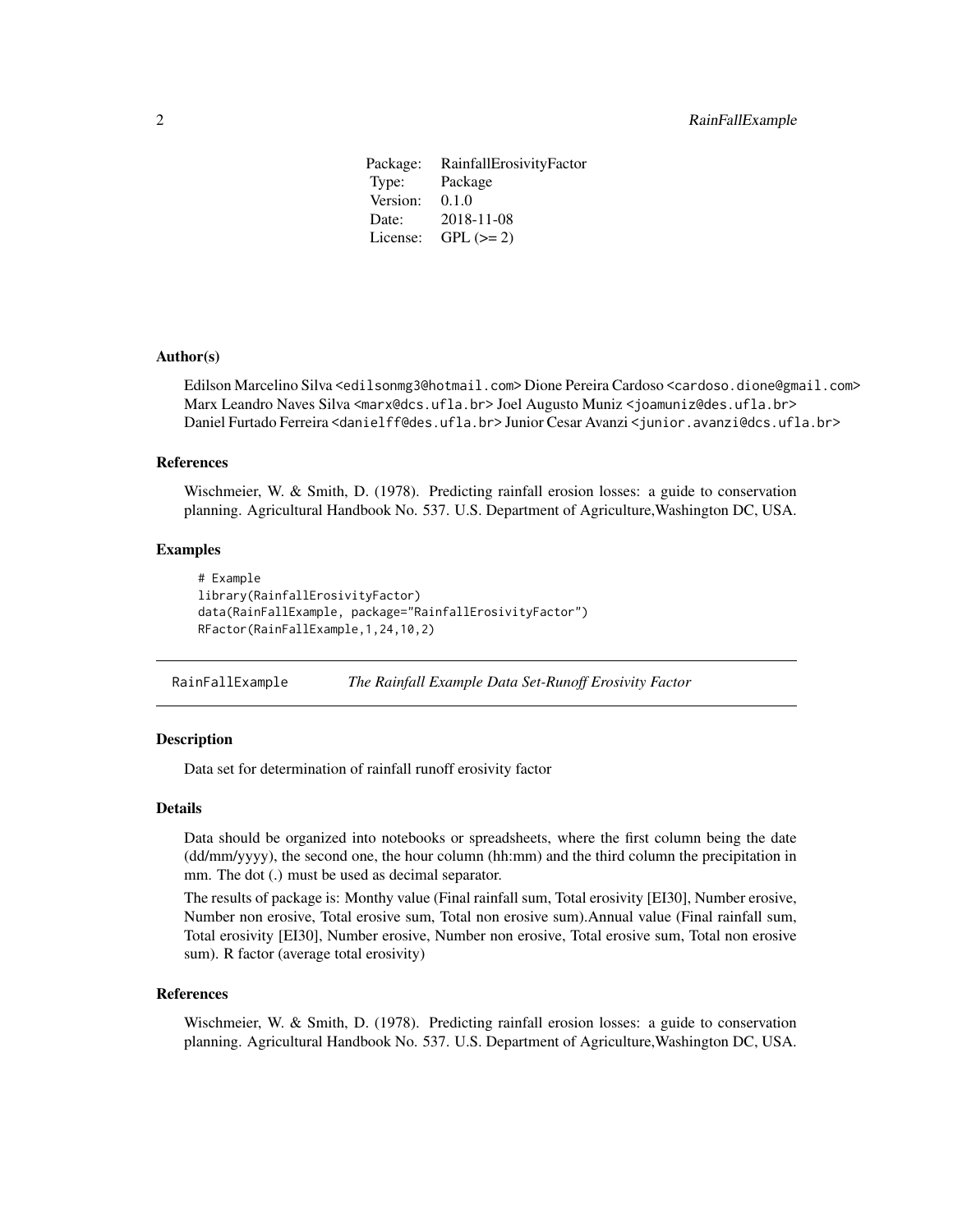<span id="page-2-0"></span>

#### Description

Function for determination of rainfall runoff erosivity factor.

#### Usage

RFactor(Data,initialmonth,months,registration,nyear)

#### Arguments

| Data         | Example data set                                           |
|--------------|------------------------------------------------------------|
| initialmonth | First month, data set                                      |
| months       | Total number of months of the data set                     |
| registration | Record of rainfall relative to 5 or 10 or 15 minute        |
| nyear        | Number Years relative to the size of the historical series |

#### Details

follow the steps:

- 1st Step: Read the bank. This dataset has three columns, the first one is Date (dd/mm/yyyy), the second column is Time (hh:mm) and the third one is Rainfall (mm), in which each word is capitalized.
- 2nd Step: The break down of a long rainfall event. When accumulated precipitation was less than 1 mm in over 6 hours, the rainfall event is divided in two rainfall events.
- Note: Note for step 3, the calculations are performed for each rainfall event separately.
- 3rd Step: To obtain the I30 component, the sum of three consecutive rainfall were considered, with interval of 10 minutes. Subsequently, this value was expressed as rain intensity in millimeters per hour, referent to the interval of 30 minutes.
- 4th Step: I10 determination: recording-rain were in 10 minutes intervals. Then, the values were expressed as intensity of this interval in millimeters per hour.
- 5th Step: The unitary kinetic energy was calculated according to the equation developed by Wischmeier & Smith (1978), were  $E = 0.119 + 0.0873 * Log 110$  (MJ ha-1 mm-1).
- 6th Step: Multiplied the unitary kinetic energy (MJ ha $\wedge$ (-1) mm $\wedge$ (-1)) by its respective precipitation (mm) of the interval. Thus, the kinetic energy of the interval (MJ ha $\land$ (-1)) was determined.
- 7th Step: The sum of this kinetic energy of the interval was realized.
- 8th Step: Maximum value of I30 in the step 3rd was identified.
- 9th Step: EI30 determination was obtained by multiplication of 7th and 8th steps.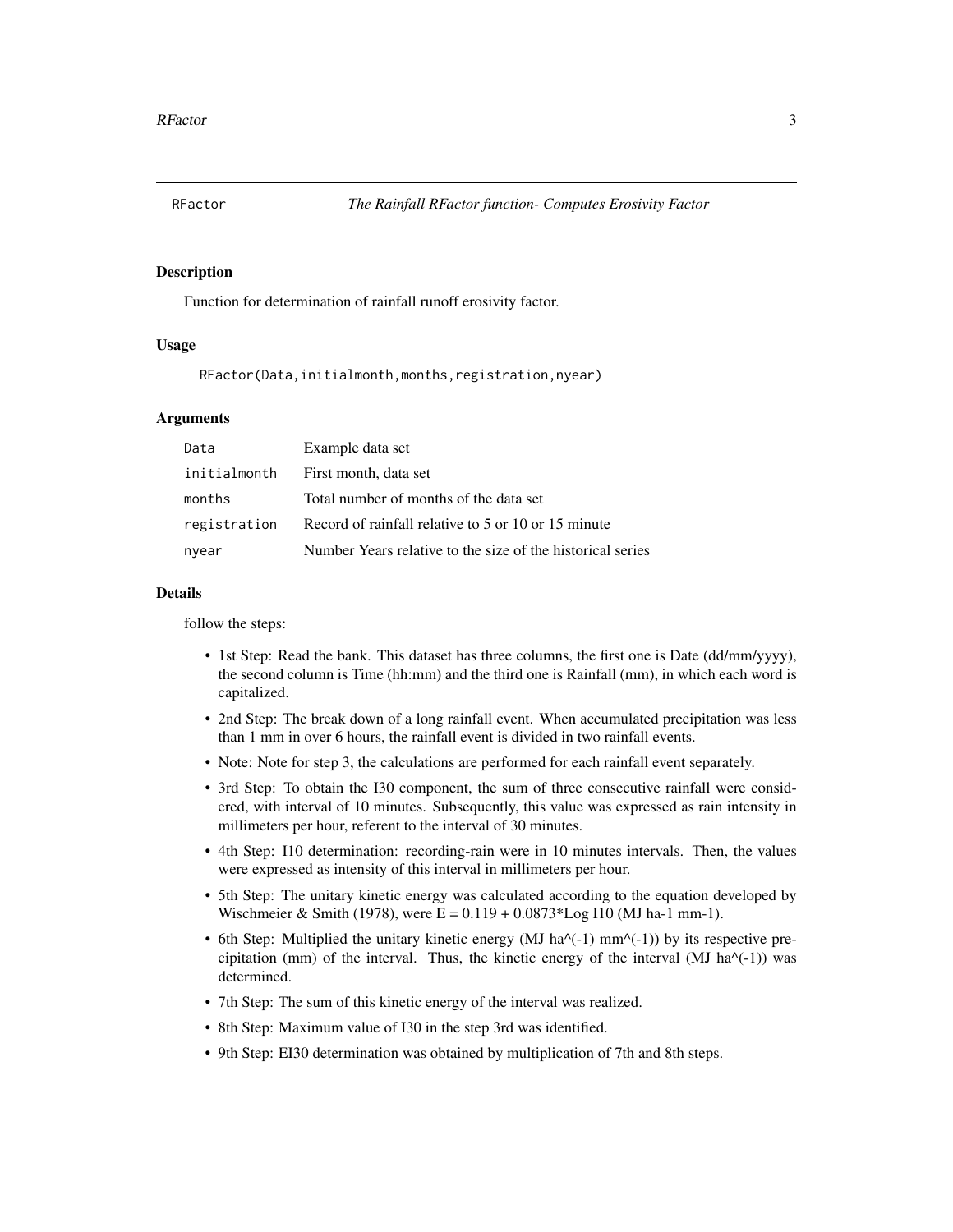- 10th Step: Erosive rainfall must meet at least one of the three conditions: first, precipitation heigth greater than 10 mm; second, maximum I30 at least 24mm of rainfall fell in 15 minutes; and third, total kinetic energy greater than 3.6 MJ.
- 11th Step: In this package, was considered only the first condition.
- 12th Step: EI30 was computed only from erosive rainfall.
- 13th Step: Sum of erosive events in the specific month, was the monthly rainfall erosivity of such month.
- 14th Step: Sum of EI30 of each month, was the annual rainfall erosivity.
- 15th Step: Finally, the anual average rainfall erosivity was obtained for the period evaluated performing the sum of annual rainfall erosivity divided by number of years.
- Note: The sum of the EI30 values corresponds to rainfall erosivity, also called the R-Factor of the Universal Soil Loss Equation-USLE.

#### References

Wischmeier, W. & Smith, D. (1978). Predicting rainfall erosion losses: a guide to conservation planning. Agricultural Handbook No. 537. U.S. Department of Agriculture,Washington DC, USA.

#### Examples

```
# Example
library(RainfallErosivityFactor)
data(RainFallExample, package="RainfallErosivityFactor")
RFactor(RainFallExample,1,24,10,2)
```